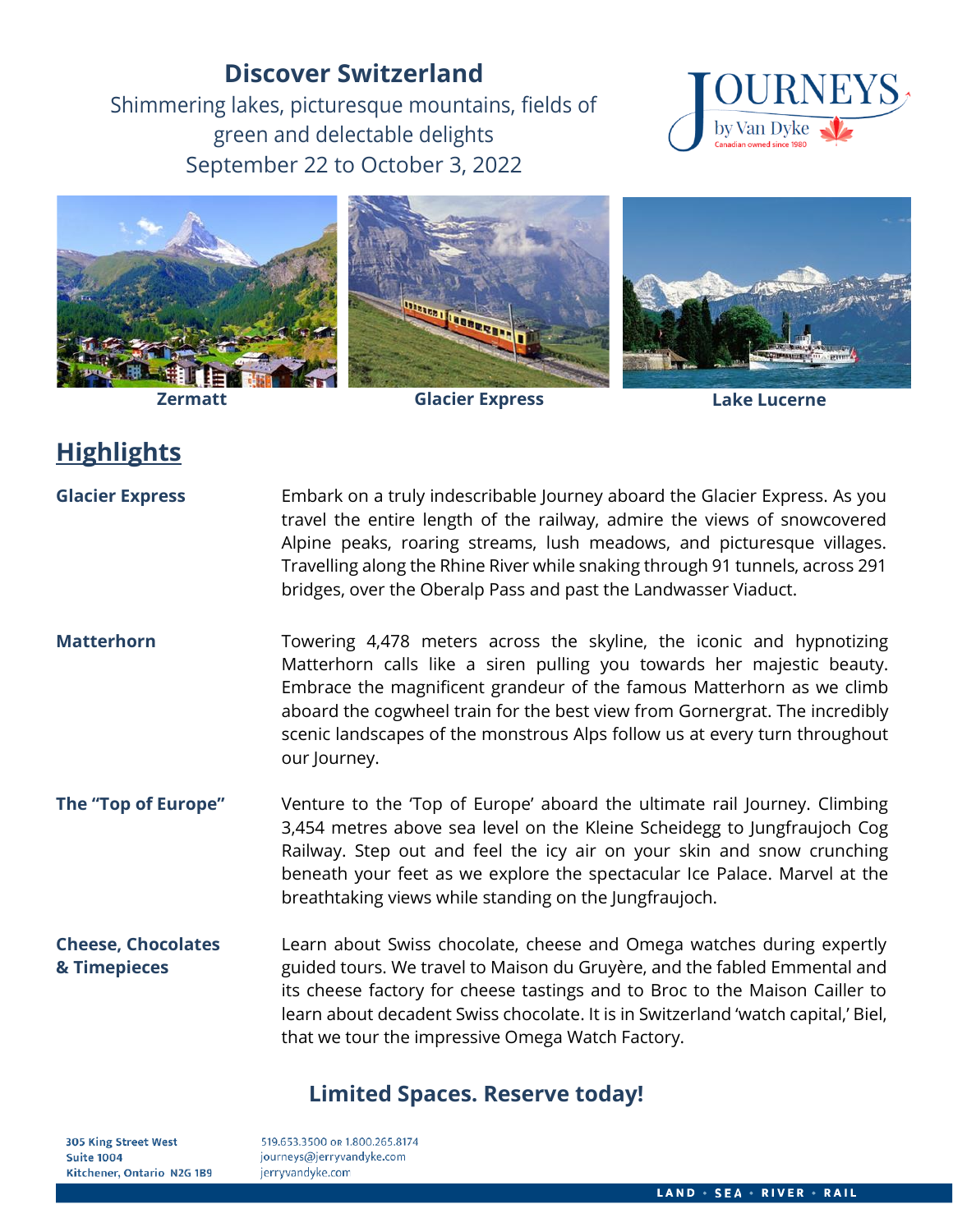# **Your 12-Day Journey**

### **Day 1 Depart for Milan, Italy**

Start your Journey with us by enjoying a private car pick up service from your home. Upon arrival at the airport, guests departing from the Toronto airport are assisted with their checkin. Meet your Journey Manager and fellow guests, and board your flights to Milan. Our Journey Manager travels with you to take care of all the details, allowing you to embrace your Journey.

**Overnight:** Flight **Meals:** ---

### **Day 2 Welcome to Milan**

Upon our arrival in Milan, we are transferred by private coach along the snowy peaks of the Italian Alps and across the Swiss border of Lugano, known as the "Monte Carlo" of Switzerland. We are greeted by our local guide who will be with us the entire Journey. After lunch, the day is at your leisure to relax or explore. Tonight, join us for a casual welcome dinner.

**Overnight:** Lugano, Hotel Admiral **Meals:** Lunch, Dinner

## **Day 3 Lago Maggiore**

This morning we head out for a scenic drive to the gorgeous lakeside paradise of Ascona, known as 'the pearl' of Lake Maggiore. Following lunch, we stroll through the avenues of one of the most beautiful places in Switzerland, lined with breezy palm trees and pastel homes. We return to Lugano following a scenic drive along the Monte Ceneri mountain pass.

**Overnight:** Lugano, Hotel Admiral **Meals:** Breakfast, Lunch, Dinner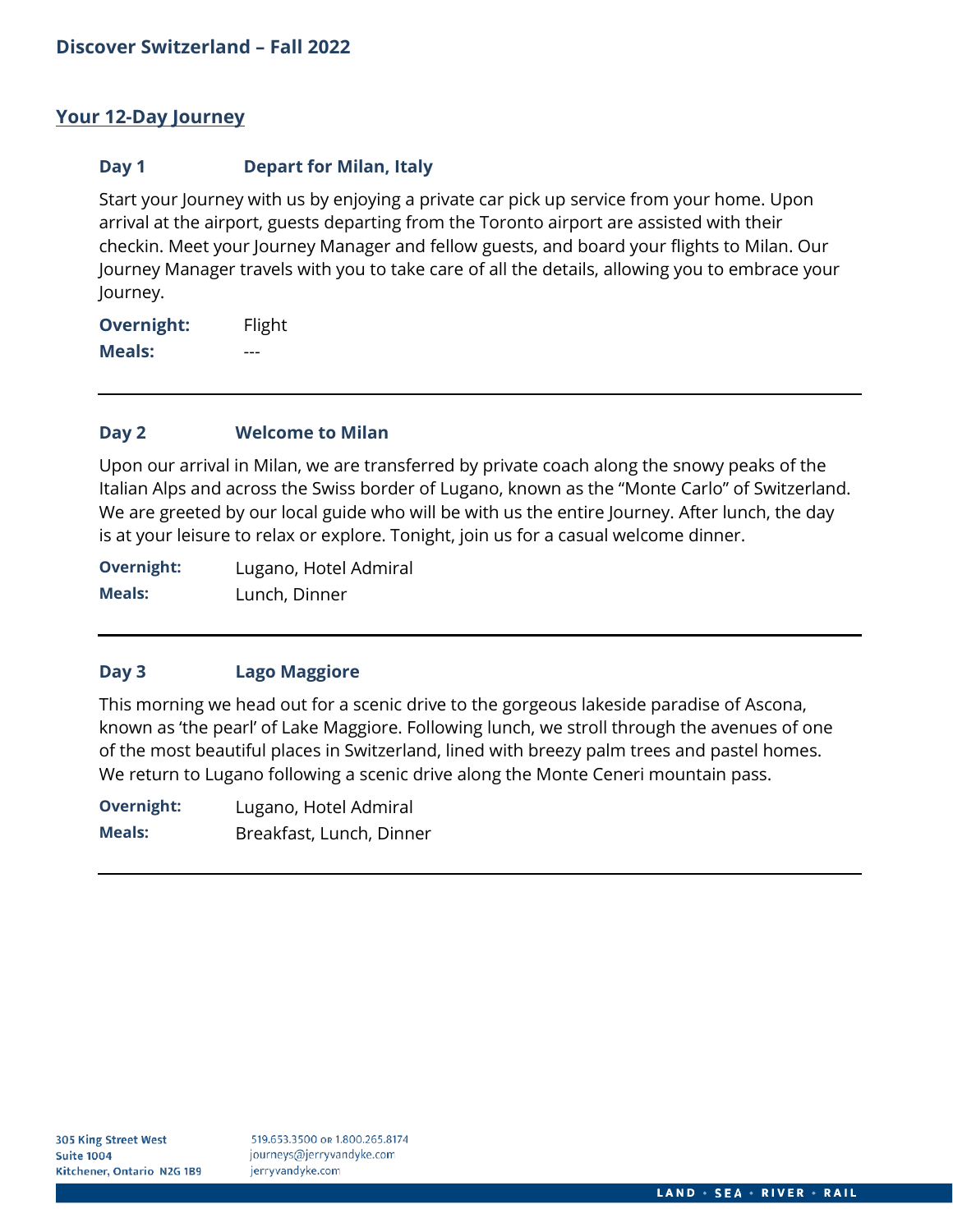# **Day 4 St. Moritz**

Garnering the attention of celebrities and royals alike, St. Moritz is a shimmering alpine town with emerald forests, frosty mountains and a glistening turquoise lake. Relish in a scenic drive to St. Moritz through the mountainous villages of San Bernardino Pass, Mala, Julier Pass and Engadin with breathtaking views of the Alps at every bend. After arriving at our hotel and enjoying a delicious lunch, we take a cable car to Piz Nair to admire the snow-covered slopes of St. Moritz, Pontresina, and Celerina sparkling in the sun. Dinner this evening is served at our hotel.

**Overnight:** St. Moritz, Hotel San Gian **Meals:** Breakfast, Lunch, Dinner

## **Day 5 The Glacier Express**

A day to remember, today we board the world-famous Glacier Express on a first-class rail Journey to Zermatt. Settle in to the Panoramic Car and drink in the spectacular scenery of snowy mountains reaching above the valleys, grassy slopes and charming villages. The sevenhour trek carries us along the Rhine River while snaking through 91 tunnels, across 291 bridges, and over the Oberalp Pass at its highest altitude of 2,044 metres. The Journey's signature structure, the Landwasser Viaduct, is one of the most photographed bridges in Europe due to its enormous yet delicate beauty. Indulge in lunch on board before arriving in Zermatt later this afternoon. A short walk brings us to our hotel.

**Overnight:** Zermatt, Hotel Sonne **Meals:** Breakfast, Lunch, Dinner

## **Day 6 Zermatt & Matterhorn**

A blissful mountain village nestled in the Swiss Alps, Zermatt is a cozy town lying beneath a majestic mountain. Towering 4,478 meters across the skyline, the iconic and hypnotizing Matterhorn calls like a siren pulling you towards her majestic beauty. Enjoy a day at your leisure or join us on a scenic train ride from Zermatt to Gornergrat to catch the best view of the iconic Matterhorn mountain and the surrounding Alpine vista. Grab your camera for the perfect postcard shot!

**Overnight:** Zermatt, Hotel Sonne **Meals:** Breakfast, Dinner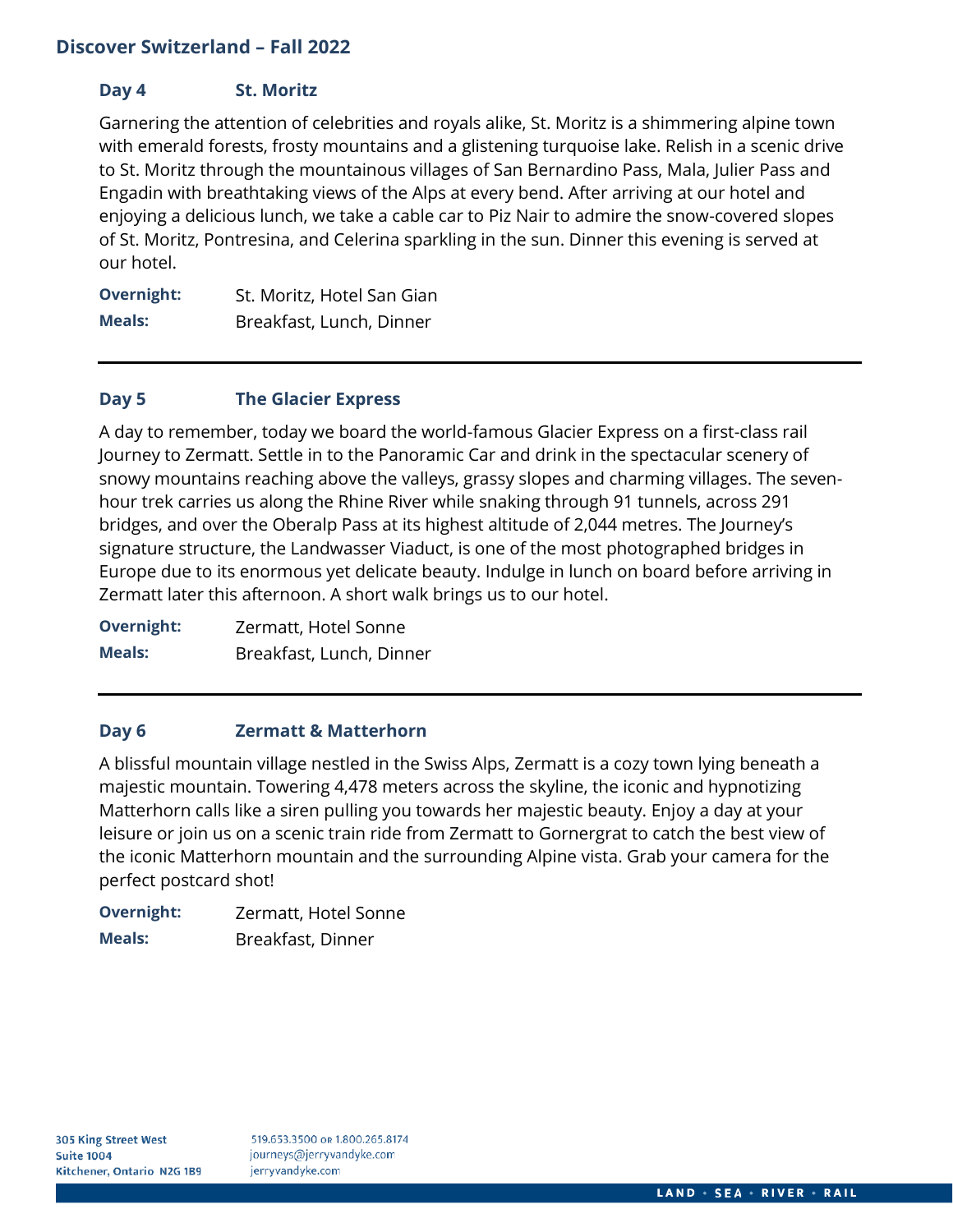## **Day 7 Cheese, Chocolate & Montreux**

This morning we walk to the train station and travel from Zermatt to Täsch where our coach will be waiting. We travel north through the Matter Valley towards the charming old town of Visp, one of the sunniest spots in Switzerland. Continue, through the countryside and through Pfyn-Finges nature park, Sion and Martigny. We follow the Rhone River to Aigle and pass vineyards until we get to the medieval town of Gruyère. According to legend, Gruyères was founded in 400 B.C. by the Vandal King Gruerius. He saw a crane ("grue" in French) flying across the crimson evening sky and decided to build his town on that very spot. We learn the secrets of cheese making at the Maison du Gruyère cheese factory and then continue to Broc to the Maison Cailler to lean about chocolate. A scenic drive brings us to our hotel.

**Overnight:** Montreux, Hotel Suisse Majestic **Meals:** Breakfast, Lunch, Dinner

### **Day 8 Chillon Castle, Lausanne & Geneva**

Today we will have a guided tour of Chillon Castle in the morning. The water castle is the most visited historic building in Switzerland. For nearly four centuries Chillon was the residence and profitable toll station of the Counts of Savoy. We continue to Geneva, the international capital of Switzerland, where you can see the beautiful parks along the lake, the old town with its cathedral, the unique town hall and the European seat of the United Nations. Enjoy lunch at the Olympic city of Lausanne before returning to Montreaux.

**Overnight:** Montreux, Hotel Suisse Majestic **Meals:** Breakfast, Lunch, Dinner

## **Day 9 Bern, Emmental & The Omega Watch Factory**

A scenic drive through the soothing country roads brings us to Biel. Known as the 'watch capital,' we tour the impressive Omega Watch Factory. Here we venture into a high-tech facility where innovative watchmaking intersects with tradition. No trip to Switzerland would be complete with out visiting Emmental and its cheese factory. We learn about the cheese making process and get to sample some of the delicious swiss cheese. This afternoon we travel to the capital of Switzerland, Bern where you can enjoy the afternoon at your leisure exploring the medieval town.

| <b>Overnight:</b> | Bern, Hotel Swissôtel    |
|-------------------|--------------------------|
| Meals:            | Breakfast, Lunch, Dinner |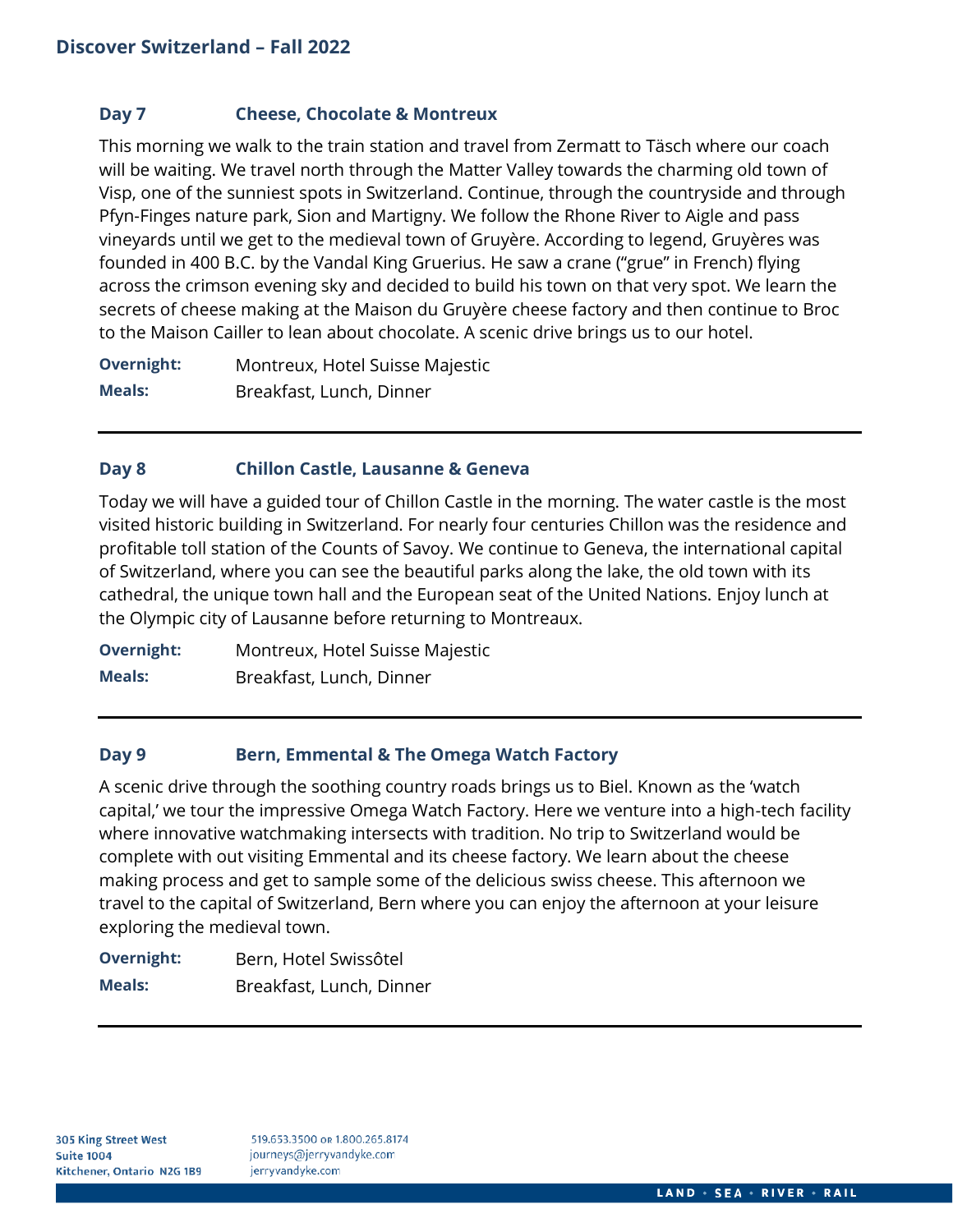# **Day 10 The "Top of Europe"**

Aboard the ultimate rail Journey, we climb 3,454 metres into the Alps to the Jungfraujoch, the 'Top of Europe.' Europe's highest-altitude railway station from here, marvel at a high alpine world of ice and snow. Visiting the Ice Palace, we tour through a frosty world with each nook and cranny filled with mirror-smooth treasures. We travel by coach on a mesmerizing trail to Lauterbrunnen and through the scenic vistas of Lucerne where we check into our hotel and enjoy dinner.

**Overnight:** Lucerne, Hotel Radisson Blu **Meals:** Breakfast, Lunch, Dinner

# **Day 11 Lucerne & Vineyards**

Lucerne is best-known for the wooden bridge spanning the river to connect the city. The most famous and world's oldest one is the Chapel Bridge dating back to the 14th century. This pedestrians bridge is decorated with pictures representing Lucerne's history. Take a cruise on Lake Lucerne before continuing to the county side to wander in its vineyards and to taste its wine. We enjoy a typical Swiss lunch today. This evening join your fellow travellers for a farewell dinner.

**Overnight:** Lucerne, Hotel Radisson Blu **Meals:** Breakfast, Lunch, Dinner

## **Day 12 Return Home**

Today we wave "auf wiedersehen" to our new Swiss friends and make our way to the airport for our flight home. Enjoy a private car to your home upon arrival.

**Overnight:** Home **Meals:** Breakfast

*All information contained in this itinerary is correct at time of printing and is subject to the terms and conditions as listed on our web site at [www.jerryvandyke.com o](http://www.jerryvandyke.com/)r available from our office on request. We must reserve the ability to make improvements.*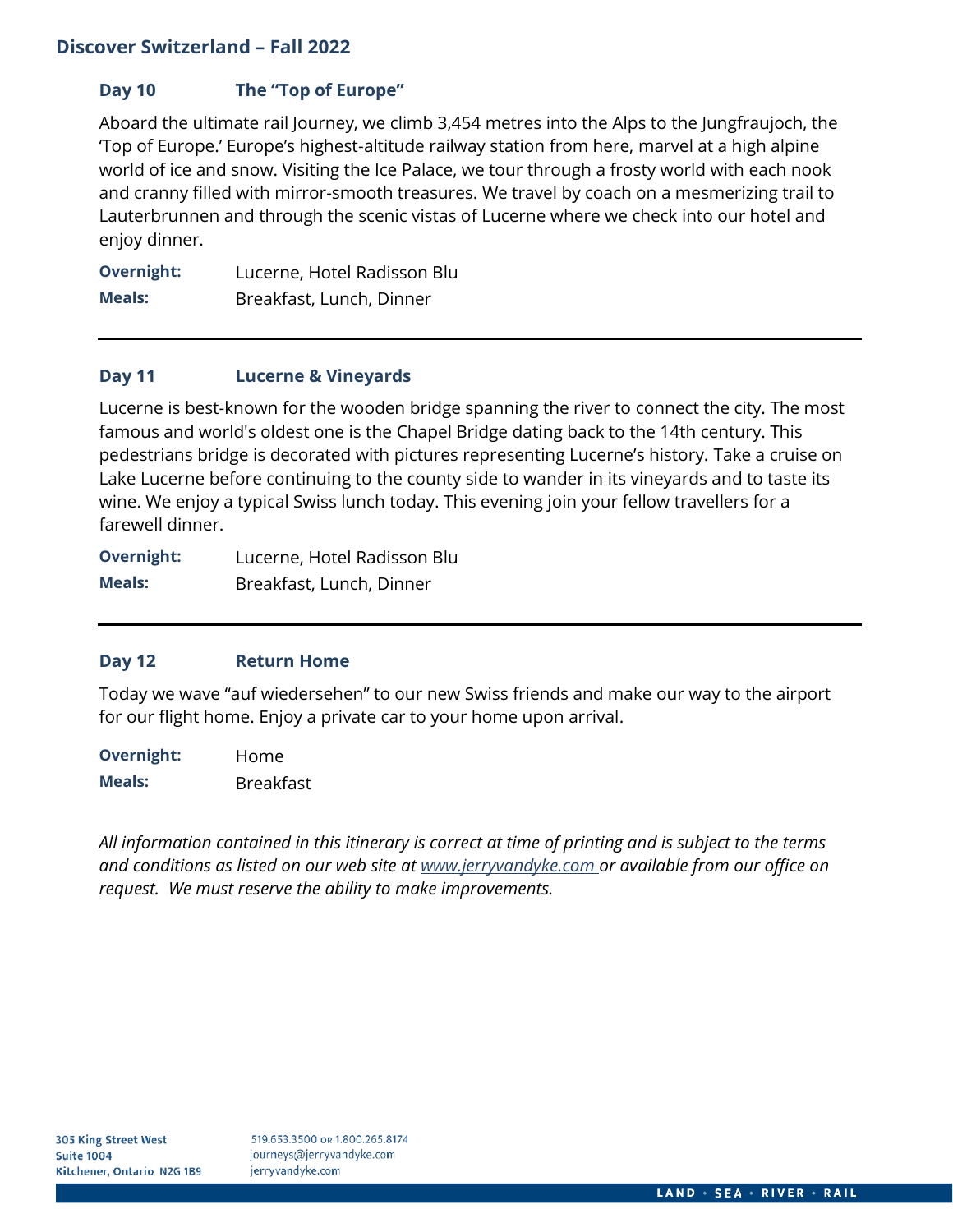# **Your Journey Includes**

# **First Class Accommodation**

| Lugano            | Hotel Admiral         | 2 nights |
|-------------------|-----------------------|----------|
| <b>St. Moritz</b> | Hotel San Gian        | 1 night  |
| <b>Zermatt</b>    | Hotel Sonne           | 2 nights |
| <b>Montreux</b>   | Hotel Suisse Majestic | 2 nights |
| <b>Bern</b>       | Swissôtel Bern        | 1 night  |
| <b>Lucerne</b>    | Radisson Blu          | 2 nights |

# **Included International Flights**

| Airline:                 | Air Canada                                                                                                           |
|--------------------------|----------------------------------------------------------------------------------------------------------------------|
| <b>Outbound:</b>         | Toronto (YYZ) – Milan (MXP)                                                                                          |
| Inbound:                 | Zurich (ZRH) – Toronto (YYZ)                                                                                         |
| <b>Class of Service:</b> | Economy<br>Premium Economy and Business are available on request                                                     |
| Note:                    | Fly from select Canadian gateways for only \$100<br>For additional gateways and information, contact us for details. |

# **Journeys by Van Dyke Inclusions**

| <b>Journey Manager</b>         | Services of a professional Journey Manager throughout the<br>journey                                                              |
|--------------------------------|-----------------------------------------------------------------------------------------------------------------------------------|
| <b>Home-Pickup Service</b>     | Private car home pick up & return service (where available)<br>or a credit or                                                     |
| <b>Hotel Overnight</b>         | Hotel overnight near Toronto Pearson International Airport                                                                        |
| <b>Gratuities</b>              | Tips included for all intermediaries: all ship staff, Journey<br>Managers, local sightseeing guides, coach drivers, porters, etc. |
| <b>Porterage</b>               | Porterage for one piece of baggage                                                                                                |
| <b>Visas &amp; Fees</b>        | All fees, visas, port & service charges                                                                                           |
| <b>Gift with Every Journey</b> | Branded overnight carry-on bag or backpack                                                                                        |
| <b>Taxes</b>                   | All taxes incl. HST, PST, VAT                                                                                                     |

305 King Street West **Suite 1004** Kitchener, Ontario N2G 1B9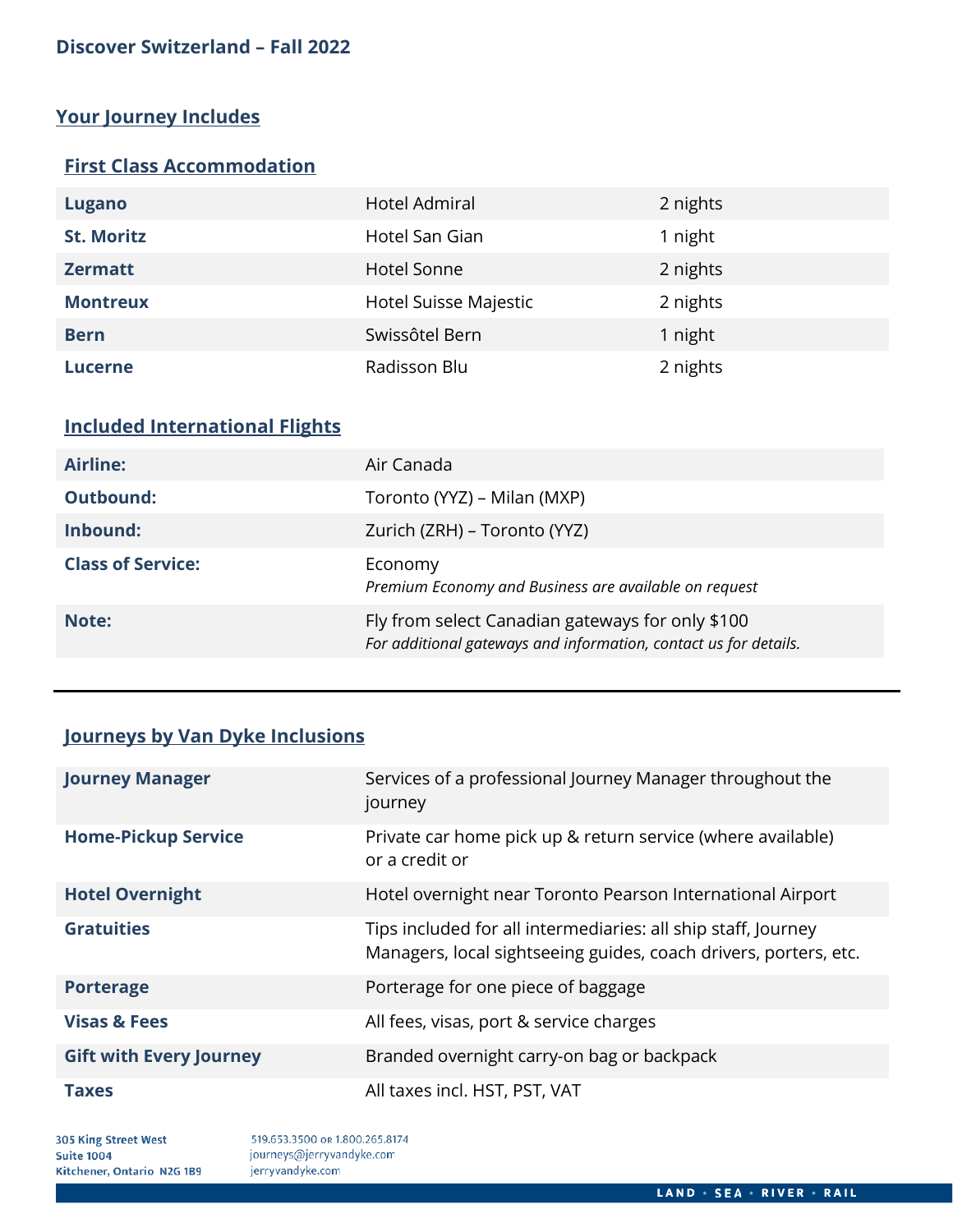# **Journey Specific Inclusions & Experiences**

- Complete pre-trip information & assistance
- 10 breakfasts, 9 lunches, 10 dinners
- All sightseeing & entrance fees as listed
- Excursion to Ascona
- Scenic Drive to St. Moritz
- Cable Car to Piz Nair
- Swiss Glacier Express St. Moritz to Zermatt
- Excursion to Gornergrat
- Chillon Castle Visit
- Gruyères Cheese Tour & Cailler Chocolate Tasting
- Omega Watch Museum, Biel
- Emmental Cheese Factory
- Incredible Rail Journey to the Jungfraujoch and the 'Top of Europe'
- Lake Lucerne Cruise

# **Fares**

|                       | <b>Double Occupancy</b> | <b>Single Occupancy</b> |
|-----------------------|-------------------------|-------------------------|
| <b>Main Itinerary</b> | \$11,990 CAD            | \$16,390 CAD            |

*Fuel Surcharges - These journey fares include the current known fuel surcharges. Additional supplier fuel charges and or government fees may apply at final payment date.*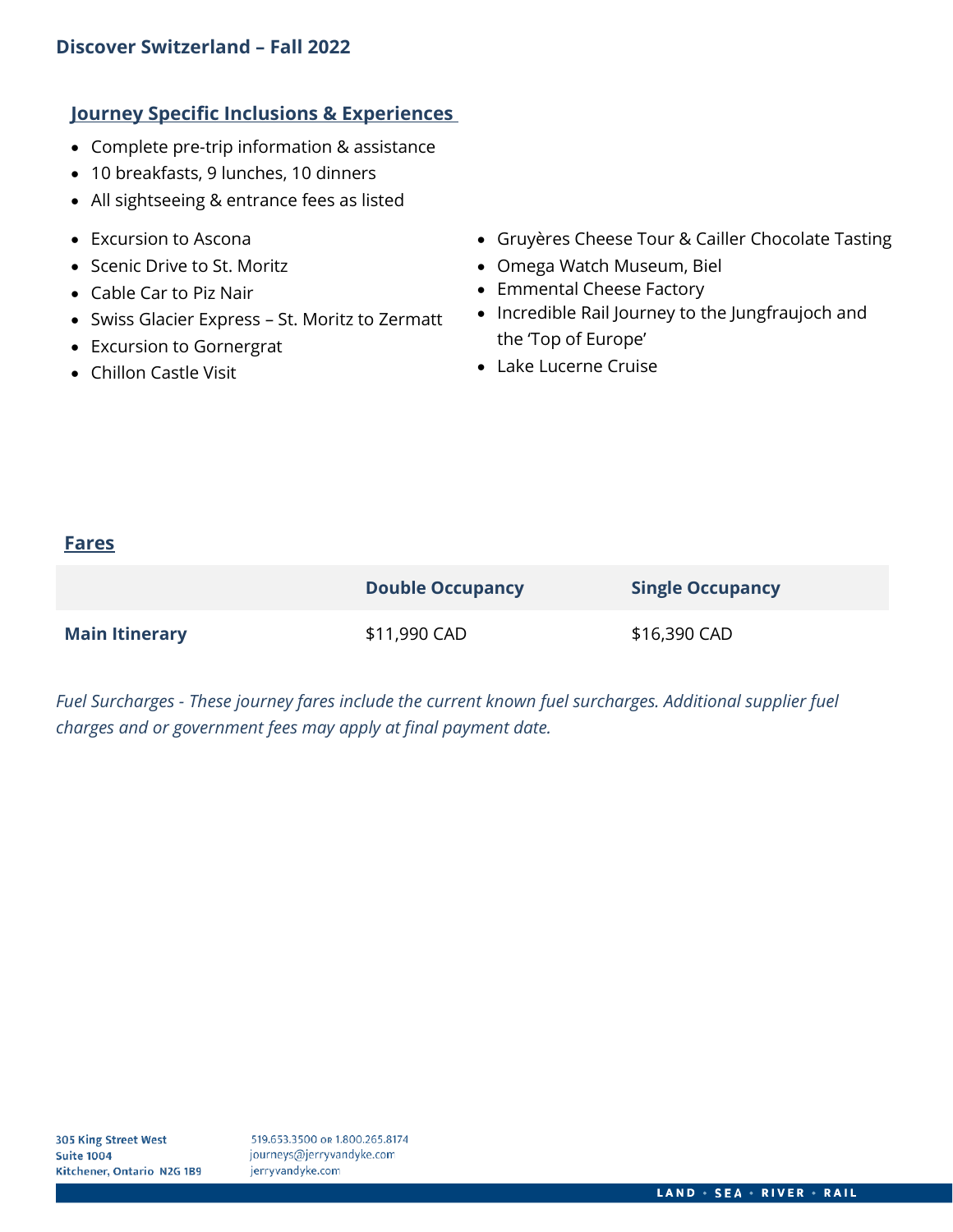#### **Outstanding Accommodation**

### **Lugano 2 nights Hotel Admiral**

Hotel Admiral Lugano is set in a small town with a very "heavenly" name, Paradiso, which translates exactly as "Heaven", a short walk from the beautiful shores of Lugano Lake and the funicular railway station of Mount San Salvatore, surrounded by the beautiful nature of Ticino.

## **St. Moritz 1 night Hotel San Gian**



In direct proximity to the Signal cable car of St. Moritz, you are in the thick of the action – and yet, this is a place of cosiness and tranquillity. The Hotel San Gian combines charm, coziness, and elegance. It has large and luxurious rooms, a modern spa and two restaurants with outstanding cuisine.



Set at the foot of the Pennine Alps and offering views of the Matterhorn, this hotel has been run by three generations of the Forster family. Their attention to detail is evident in the care they take to maintain the garden or deliver relaxing services in their day and roman spas. Guest rooms feature warm wood tones and plush, inviting bedding.







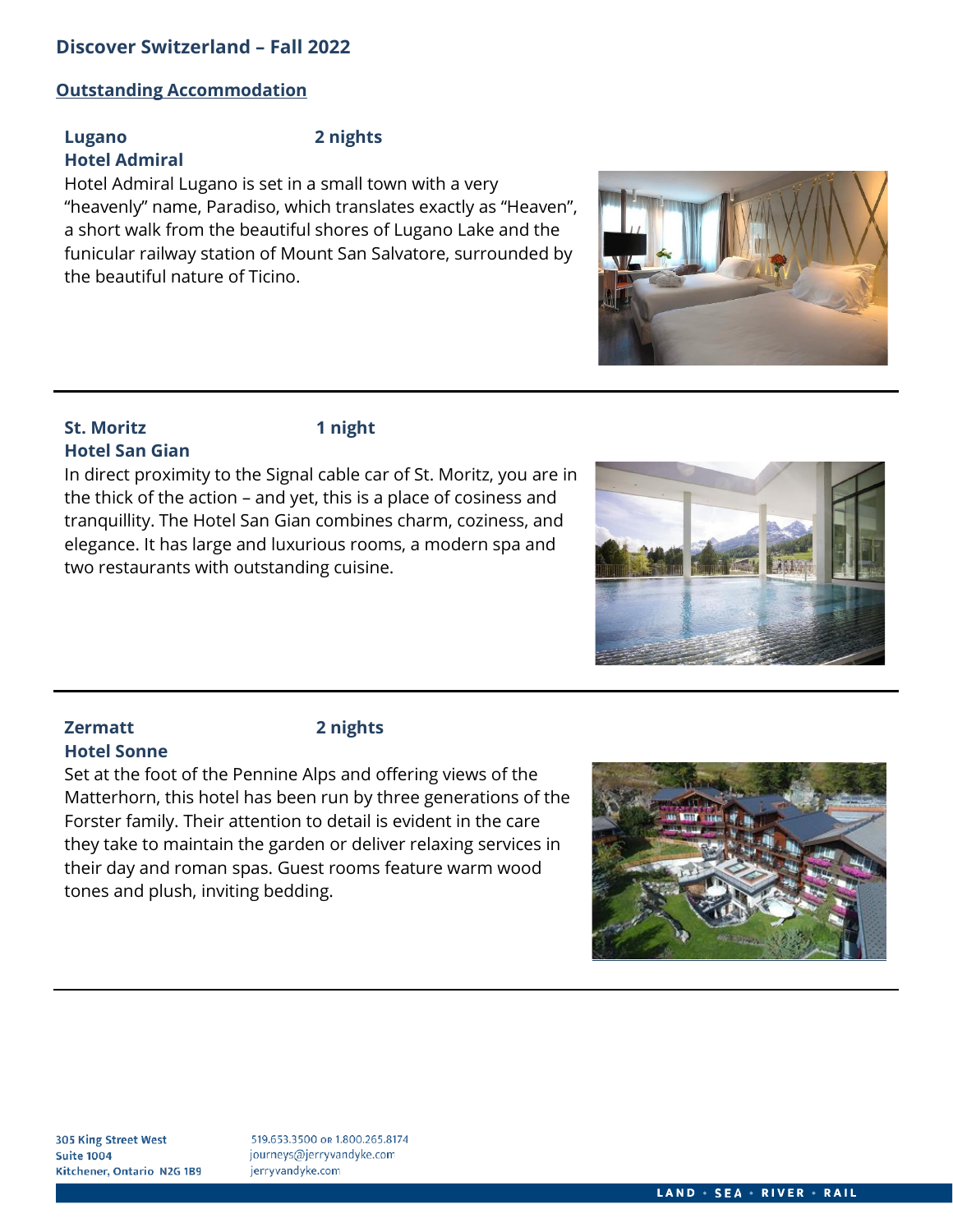# **Montreux 2 nights**

**Hotel Suisse Majestic**

In a landmark Belle Epoque building across the street from Lake Geneva, this elegant hotel has a chic restaurant with lake views and patio dining, plus a stylish bar and a lounge. A spa area offers a sauna, a steam room and a gym.



# **Bern 1 night Hotel Swissôtel**

Swissotel Bern lies in the city centre, with a gorgeous view of the Alps and the historic, UNESCO World Heritage old town – which is just across the bridge (5 walking minutes). Its the ideal starting point for exploring picturesque medieval alleys and squares full of culture, lined with many small galleries, specialty shops and gastronomic gems.



#### **Lucerne 2 nights Hotel Radisson Blu**

Trendy designer city hotel for leisure stays, next to the central railway station and Culture and Convention Centre with a view of Lake Lucerne and Central Switzerland's mountain panorama. The designer hotel was opened in 2006 and is part of the "Lakefront Center" designed by Rüssli Architects. The fully glazed façade lends a dash of colour to the city's profile.